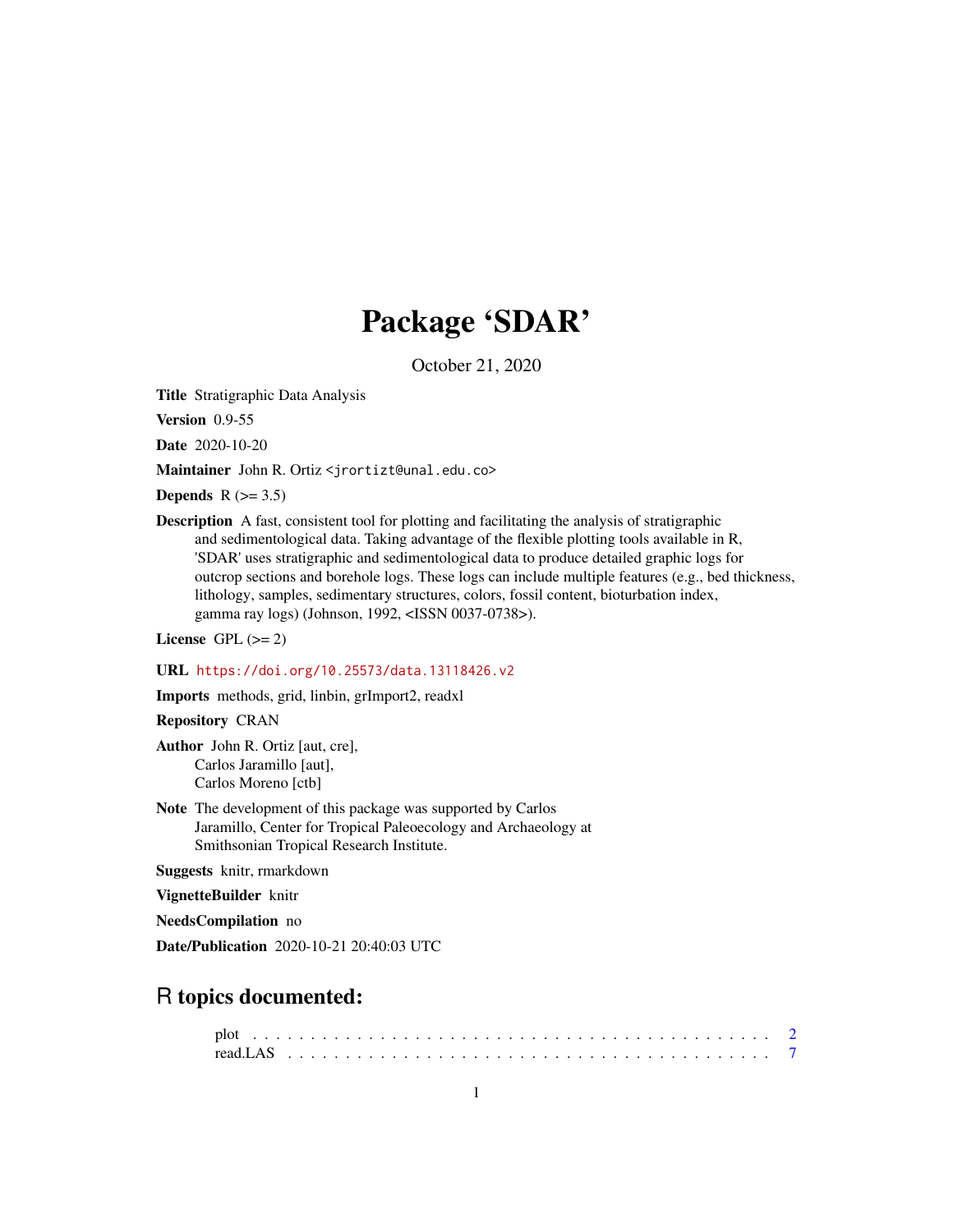<span id="page-1-0"></span>

| Index |  |  |  |  |  |  |  |  |  |  |  |  |  |  |  |  |  |  |  |  |
|-------|--|--|--|--|--|--|--|--|--|--|--|--|--|--|--|--|--|--|--|--|
|       |  |  |  |  |  |  |  |  |  |  |  |  |  |  |  |  |  |  |  |  |
|       |  |  |  |  |  |  |  |  |  |  |  |  |  |  |  |  |  |  |  |  |
|       |  |  |  |  |  |  |  |  |  |  |  |  |  |  |  |  |  |  |  |  |
|       |  |  |  |  |  |  |  |  |  |  |  |  |  |  |  |  |  |  |  |  |
|       |  |  |  |  |  |  |  |  |  |  |  |  |  |  |  |  |  |  |  |  |

plot *Plot method for stratigraphic and sedimentological data (strata class object)*

#### Description

Plot method for stratigraphic and sedimentological data. This function will produce a graphic log of outcrop section or borehole log in a PDF format (check the working directory for the PDF output file).

#### Usage

```
## S3 method for class 'strata'
plot(x,
  datum = "top",
  data.units = "feet",
  scale = 100,
 barscale = 2,
  lithology = TRUE,
  bed.number = TRUE,
  file.name = "SDAR_graphical_output",
  GR.log = NULL,
 ncore = NULL,
  samples = NULL,
  oil.stain = NULL,
  sed.structures = NULL,
  fossils = NULL,
  other.sym = NULL,
 bioturbation = NULL,
  lithostrat = NULL,
  chronostrat = NULL,
  legend = TRUE,metadata = NULL,
 main = NULL,
  sub = NULL,
  subset.base = NULL,
  subset.top = NULL,
 plot.order = NULL,
  color = 0,fill.pattern = TRUE,
```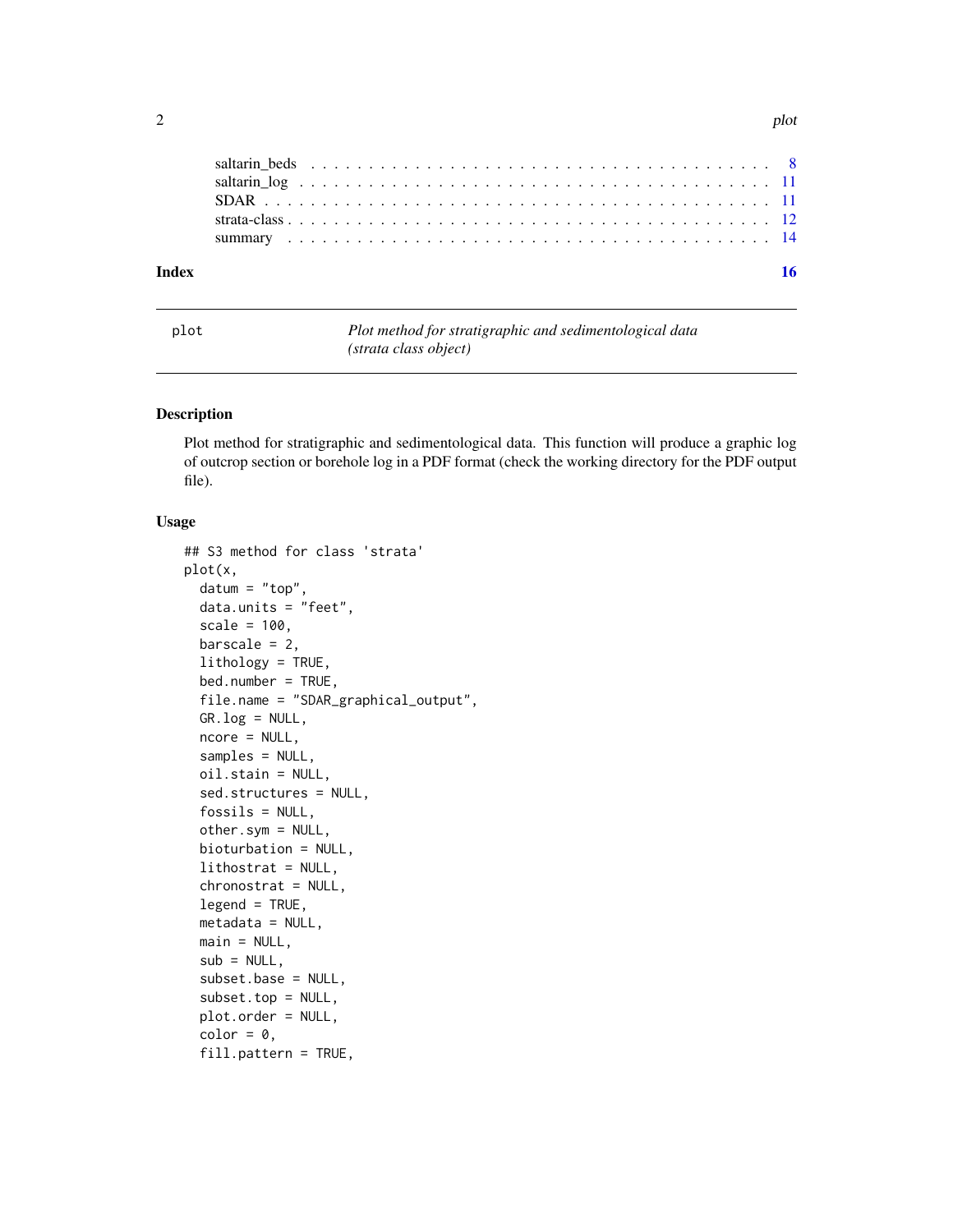```
bar.type = 0,
w.litho = 2,w.litho.unit = "inches",
symbols.size = 1,
xlim.GR=c(0, 300),
family = "serif",
fontsize = 10,
cex.main = 1.5,suppress.ref = FALSE,
...)
```
#### Arguments

| x          | an object of strata class to be plotted, which holds the minimum required data to<br>draw a lithological profile in SDAR. See strata class for more details about the<br>requirements of this 'x' object.                                                                                                                                                   |
|------------|-------------------------------------------------------------------------------------------------------------------------------------------------------------------------------------------------------------------------------------------------------------------------------------------------------------------------------------------------------------|
| datum      | string; either 'base' or 'top', case sensitive. 'base' is the case when thickness is<br>measured up from the bottom of, e.g., an outcrop section; 'top' is the case when<br>depths are measured down from the surface, e.g., boreholes and cores.                                                                                                           |
| data.units | string; either 'meters' or 'feet', case sensitive. This argument specifies the unit<br>of measure of the stratigraphic thickness used for input data (thickness measured<br>in field), default unit 'feet'.                                                                                                                                                 |
| scale      | default 100, a numerical value giving the graphic vertical scaling. It defines the<br>vertical scale on which the graphic log is drawn; recommended scales are 1:25,<br>1:50, 1:100, 1:250, 1:500, and 1:1000.                                                                                                                                              |
| barscale   | default 2, a numerical value indicating how often the horizontal tick marks will<br>be displayed on the vertical scale (thickness). The bar scale is displayed using<br>the same units as 'data.units' parameter, and it will be plotted at the left side of<br>the graphic log.                                                                            |
| lithology  | default TRUE; a logical value indicating whether lithology should be displayed.                                                                                                                                                                                                                                                                             |
| bed.number | default TRUE; a logical value indicating whether bed number should be dis-<br>played.                                                                                                                                                                                                                                                                       |
| file.name  | string; a file name without extension. Graphic logs generated by SDAR are ex-<br>ported as PDF files (editable with vector graphics software). The paper size<br>is automatically updated when the vertical scale changes, or when different<br>sets of attributes are displayed adjacent to the lithology column, default name<br>"SDAR_graphical_output". |
| GR.log     | a two-column data frame containing the depth, and the total natural radioactivity<br>measured in API units; the columns must be named ('Depth' and 'GR'). See<br>read.LAS function for details of how to parse geophysical "Log Ascii Standard"<br>files (.las files) into R.                                                                               |
| ncore      | a data frame containing the depth interval and the core number. It is useful<br>information about how the core is stored. This information should be stored into<br>three columns named ('base', 'top', and 'core_number'), with the information<br>of each core in a separate row containing the depth interval (base and top) and<br>the core number.     |

<span id="page-2-0"></span>plot 3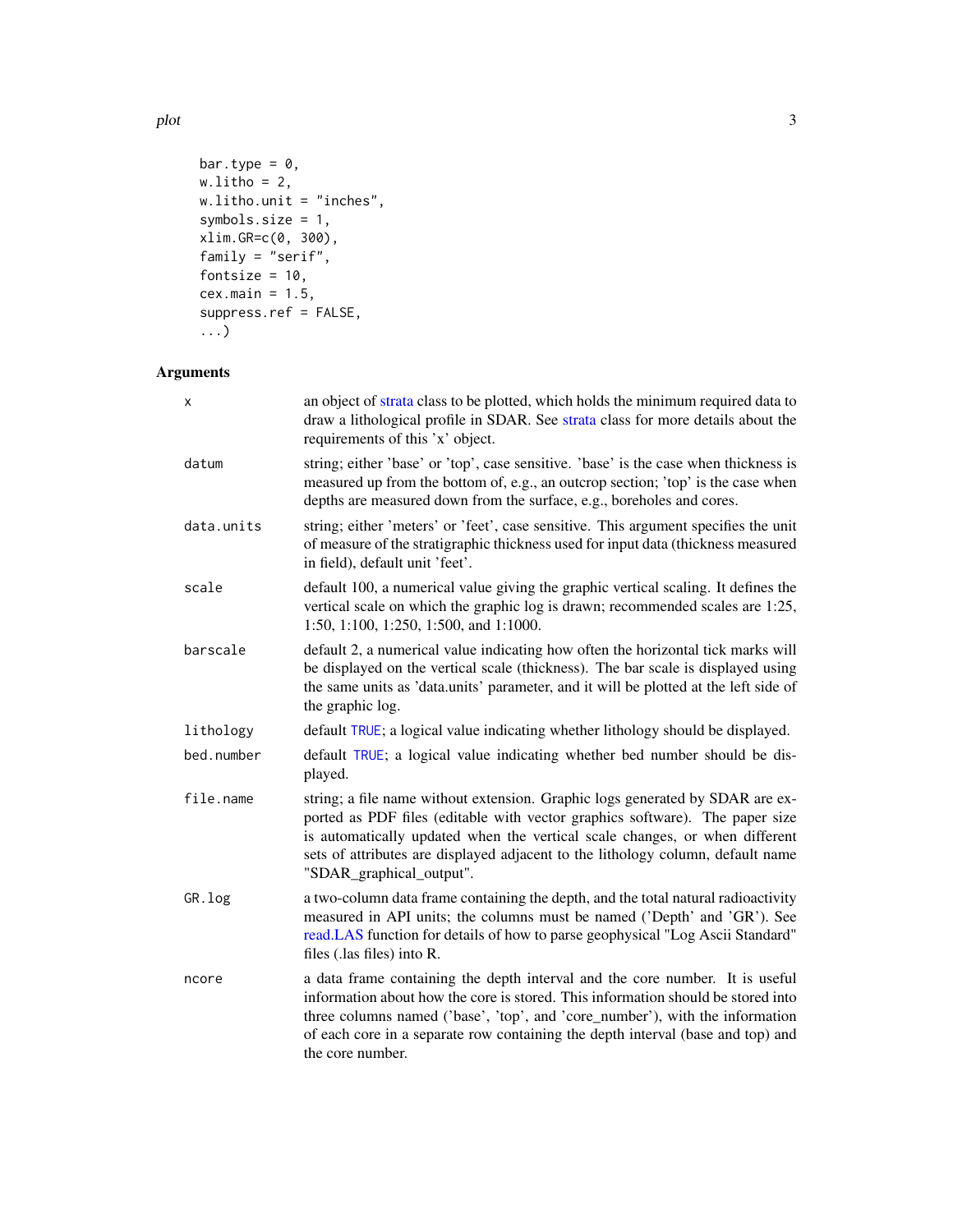| samples        | a data frame containing the sample dataset. This information should be stored in<br>four columns named ('base', 'top', 'type', and 'label'); the columns 'base' and<br>'top' should be numeric. Each sample should be in a separate row containing<br>the stratigraphic position (base and top) and the analysis type (e.g., palynology,<br>petrography, rock sample). It is possible to add drawing parameters such as<br>'pch', and 'color', each one in a separate column in the input data.                                                                                                                                          |
|----------------|------------------------------------------------------------------------------------------------------------------------------------------------------------------------------------------------------------------------------------------------------------------------------------------------------------------------------------------------------------------------------------------------------------------------------------------------------------------------------------------------------------------------------------------------------------------------------------------------------------------------------------------|
| oil.stain      | a data frame containing the oil stain dataset. This information should be stored<br>in three columns named ('base', 'top', and 'intensity'); the columns 'base' and<br>'top' should be numeric. Each staining interval should be in a separate row<br>containing the stratigraphic position (base and top) and the staining intensity<br>(weak, moderate weak, moderate, moderate strong, strong).                                                                                                                                                                                                                                       |
| sed.structures | a data frame containing the sedimentary structure dataset. This information<br>should be stored in three columns named ('base', 'top', and 'sed_structure');<br>the columns 'base' and 'top' should be numeric. Each sedimentary structure<br>occurrence should be in a separate row containing the stratigraphic position and<br>the sedimentary structure type; overlapping between sedimentary structures in-<br>tervals is allowed.                                                                                                                                                                                                  |
| fossils        | a data frame containing the fossil dataset. This information should be stored in<br>three columns named ('base', 'top', and 'fossil'); the columns 'base' and 'top'<br>should be numeric. Each fossil occurrence should be in a separate row con-<br>taining the stratigraphic position and the fossil type. If the fossil occurrence<br>covers a stratigraphic interval, define it using 'base' and 'top' (overlapping be-<br>tween fossil intervals is allowed); in a case where fossil occurrence corresponds<br>to a specific stratigraphic position, fill variables 'base' and 'top' with the same<br>stratigraphic position value. |
| other.sym      | same dataset structure as fossil dataset. Three columns named ('base', 'top', and<br>'other_symbol'). This is the place to symbolize features as accessory minerals,<br>organic matter, intraclast, etc.                                                                                                                                                                                                                                                                                                                                                                                                                                 |
| bioturbation   | a data frame containing the bioturbation dataset. This information should be<br>stored in three columns named ('base', 'top', and 'index'); the columns 'base'<br>and 'top' should be numeric. Each bioturbated interval should be in a separate<br>row containing the stratigraphic interval (base and top) and the bioturbation in-<br>dex value. The index classifies on a scale of zero to six (Reineck, 1967; modified<br>by Taylor and Goldring, 1993).                                                                                                                                                                            |
| lithostrat     | a data frame containing the lithostratigraphic data. This information should<br>be stored in four columns named ('base', 'top', 'litho_unit_rank' and 'name');<br>the columns 'base' and 'top' should be numeric. Each lithostratigraphic inter-<br>val should be in a separate row containing the stratigraphic interval (base and<br>top), the lithostratigraphic unit rank (e.g., Group, Formation, Member, Informal<br>Member), and the name of the lithostratigraphic unit.                                                                                                                                                         |
| chronostrat    | a data frame containing the chronostratigraphic data. This information should<br>be stored in four columns named ('base', 'top', 'chrono_unit' and 'name'); the<br>columns 'base' and 'top' should be numeric. Each chronostratigraphic interval<br>should be in a separate row containing the stratigraphic interval (base and top),<br>the chronostratigraphic unit rank (e.g., system, series, stage), and the name of<br>the chronostratigraphic unit.                                                                                                                                                                               |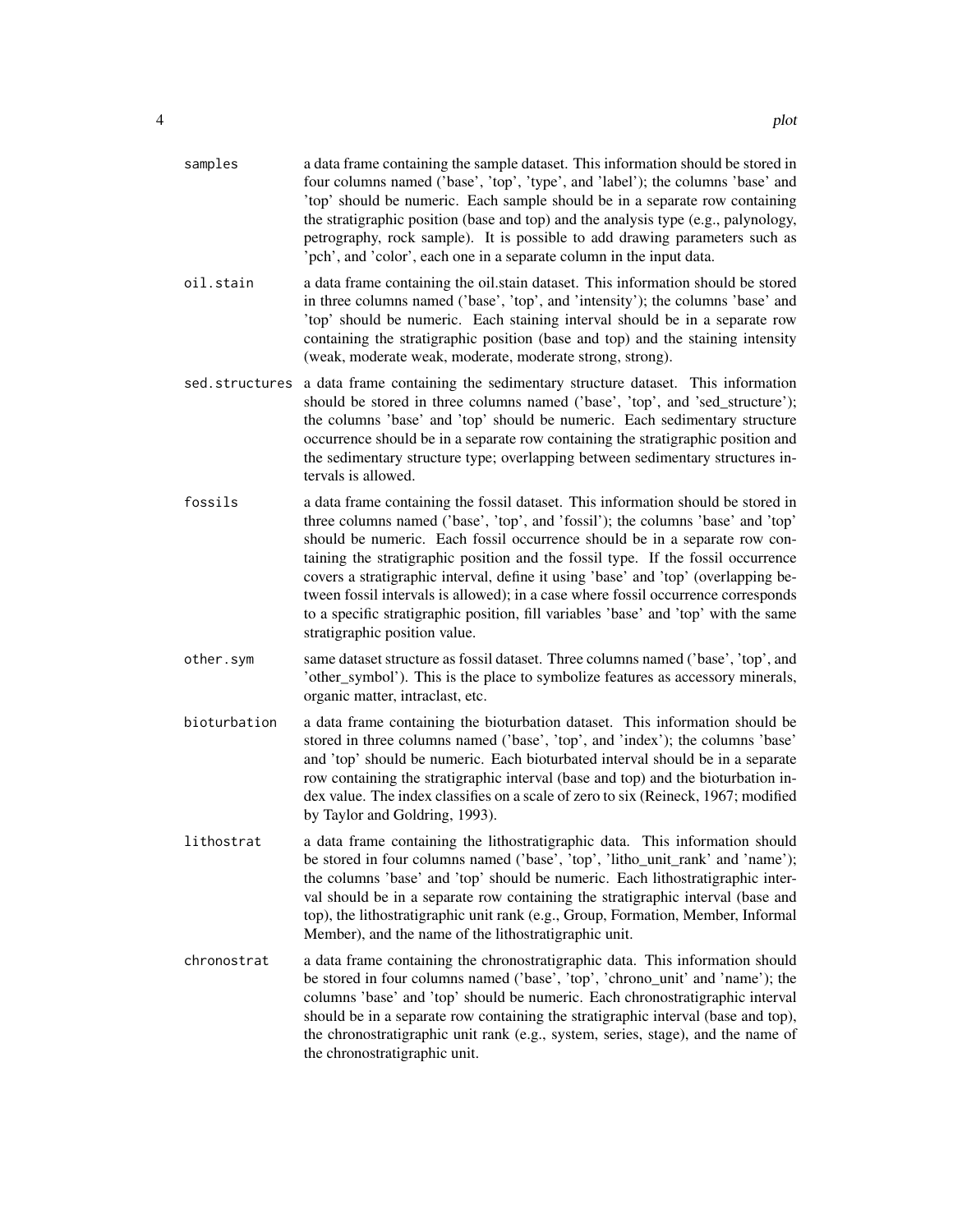<span id="page-4-0"></span>plot 5

| legend       | default TRUE; a logical value indicating whether automatic legend should be<br>drawn. The legend function creates a legend based on the lithological, sedimen-<br>tological, and paleontological data provided for the current stratigraphic section<br>or well. SDAR uses the standard symbols suggested by the Federal Geographic<br>Data Committee. The legend will be displayed at the bottom of the PDF file.                                                                             |
|--------------|------------------------------------------------------------------------------------------------------------------------------------------------------------------------------------------------------------------------------------------------------------------------------------------------------------------------------------------------------------------------------------------------------------------------------------------------------------------------------------------------|
| metadata     | an object of class list, including any or all of the following named values: local-<br>ity_name, locality_id, locality_type, thickness_unit, ref_datum, latitude, longi-<br>tude, elevation, country, author and/or reference. The objects in the list should<br>be named using the previous names 'case sensitive', e.g., $list(locality_name =$<br>"Saltarin", locality_type = "borehole core", thickness_unit = "meters", country<br>$=$ "Colombia", author $=$ "Ortiz J. & Jaramillo C."). |
| main         | an overall title for the graphic log, the main title (on top).                                                                                                                                                                                                                                                                                                                                                                                                                                 |
| sub          | an overall sub-title for the graphic log, the sub-title (on top).                                                                                                                                                                                                                                                                                                                                                                                                                              |
| subset.base  | option to draw and analyse a specific interval for a given outcrop section or<br>borehole log. This argument defines the lower limit of the stratigraphic interval<br>of interest.                                                                                                                                                                                                                                                                                                             |
| subset.top   | This argument defines the upper limit of the stratigraphic interval of interest.                                                                                                                                                                                                                                                                                                                                                                                                               |
| plot.order   | a string vector. This parameter provides a user interaction to arrange (order) the<br>layout scheme. If the user wants to change the default order, this string vector<br>provides the desired order, e.g., c("samples", "ncore", "bed.number", "oil.stain",<br>"lithostrat", "lithology", "fossils",<br>"sed.structures", "other.sym", "bioturbation").                                                                                                                                       |
| color        | numeric 0, 1, 2 or 3; '0 to draw SDAR default colors', '1 to draw using mun-<br>sell color provided in beds template', '2 to draw using Rcolor provided in beds<br>template' or '3 for black & white option'                                                                                                                                                                                                                                                                                   |
| fill.pattern | default TRUE; a logical value indicating whether lithologic pattern should be<br>displayed.                                                                                                                                                                                                                                                                                                                                                                                                    |
| bar.type     | numeric 0 or 1; '0 to draw classical black & white bar', or '1 to draw a simple<br>"line" with tick marks'                                                                                                                                                                                                                                                                                                                                                                                     |
| w.litho      | default 2; a numerical value giving the width of the lithology track in the units<br>specified at "w.litho.units" parameter.                                                                                                                                                                                                                                                                                                                                                                   |
| w.litho.unit | string; either 'inches' or 'cm', case sensitive. This argument specifies the unit<br>of measure of the "w.litho" parameter, default unit 'inches'.                                                                                                                                                                                                                                                                                                                                             |
| symbols.size | numeric; a number indicating the amount by which plotting symbols (fossils,<br>sedimentary structures, and other symbols) should be re-scaled relative to the<br>default. $1 =$ default, 1.2 is 20% larger, 0.8 is 20% smaller, etc.                                                                                                                                                                                                                                                           |
| xlim.GR      | a range to specify axis limits $c(xmin, xmax)$ , its define the minimum and max-<br>imun value of the x-axis to display Gamma Ray data.                                                                                                                                                                                                                                                                                                                                                        |
| family       | the font family to be used. The default font family is serif, in windows, serif is<br>mapped to "TT Times New Roman".                                                                                                                                                                                                                                                                                                                                                                          |
| fontsize     | numeric; number indicating the amount by which plotting text should be scaled<br>relative to default. 1=default, 1.5 is 50% larger, 0.5 is 50% smaller, etc.                                                                                                                                                                                                                                                                                                                                   |
| cex.main     | number indicating the amount by which main text should be scaled relative to<br>the default. 1=default, $1.5$ is $50\%$ larger, $0.5$ is $50\%$ smaller, etc.                                                                                                                                                                                                                                                                                                                                  |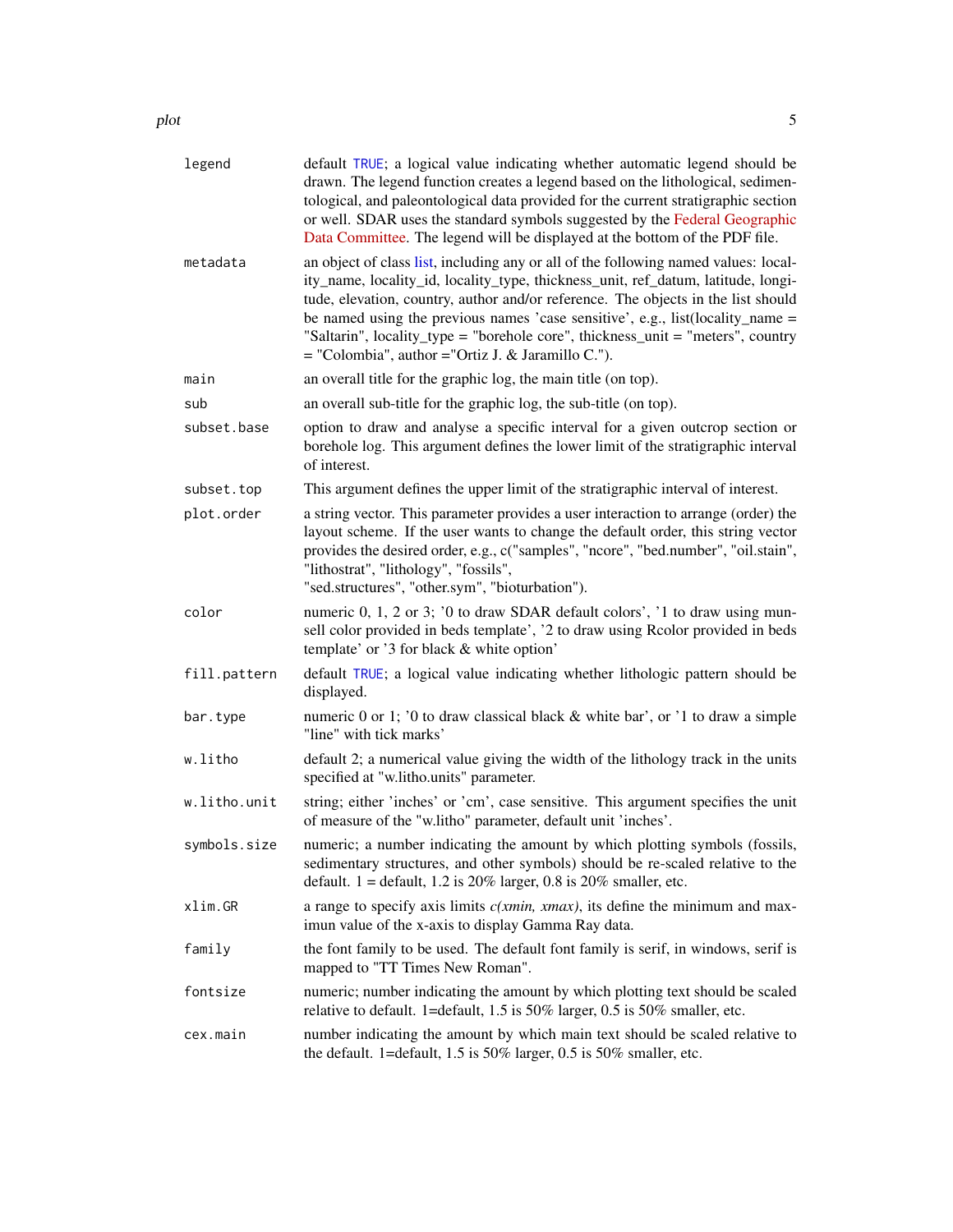<span id="page-5-0"></span>

| suppress.ref | default FALSE; a logical value indicating whether SDAR reference printed at the<br>top should be suppressed. |
|--------------|--------------------------------------------------------------------------------------------------------------|
| $\cdot$      | other arguments                                                                                              |

#### Note

We have presented a summary of the specific types of data required by the SDAR package, along with the formats that should be followed when inputting data to be integrated using SDAR, to get more details about the specific types of data required by SDAR, check "SDAR\_data\_model" vignette. The SDAR project includes the development of a graphic user interface to connect this R package with a database management system; for this reason the structure of the data and headers (column names) should be followed in order to match the database structure.

On the [SDAR repository](https://doi.org/10.25573/data.13118426.v2) there are two excel spreadsheet with the suggested format by SDAR, one to store thickness, and texture description of rock layers *SDAR\_v0.95\_beds\_template.xlsx*, and other *SDAR\_v0.95\_intervals\_template.xlsx* to store "intervals information" (e.g., metadata, samples, oil stain, bioturbation, sedimentary structures, fossil content).

If you see problems with the PDF output, remember that the problem is much more likely to be in your viewer than in R. Try another viewer if possible, browsers as Mozilla Firefox and Google Chrome provide an excellent rendering engine for PDF files.

#### Author(s)

John Ortiz, <jrortizt@unal.edu.co>

#### References

Reineck, H.-E., 1967. *Parameter von Schichtung und bioturbation. Geologischen Rundschau* 56, 420-438.

Taylor, A.M., Goldring, R., 1993. *Description and analysis of bioturbation and ichnofabric. Journal of the Geological Society of London* 150, 141-148.

#### Examples

```
# -------- OUTPUT --------
# The output of this function is a graphic log of outcrop section or borehole log
# in a PDF format (check the working directory for the PDF output file, default
# name "SDAR_graphic_log.pdf").
# --------------------------
# ----------
# example 1: Graphic log of Saltarin 1A core using SDAR default options.
# ----------
data(saltarin_beds)
saltarin_val <- strata(saltarin_beds)
plot(saltarin_val, data.units="meters", subset.base=50, subset.top=0,
 main="Graphic log of Saltarin-1A well", sub="Scale 1:200", scale=200,
 file.name=tempfile("saltarin_well_SDAR_demo"))
```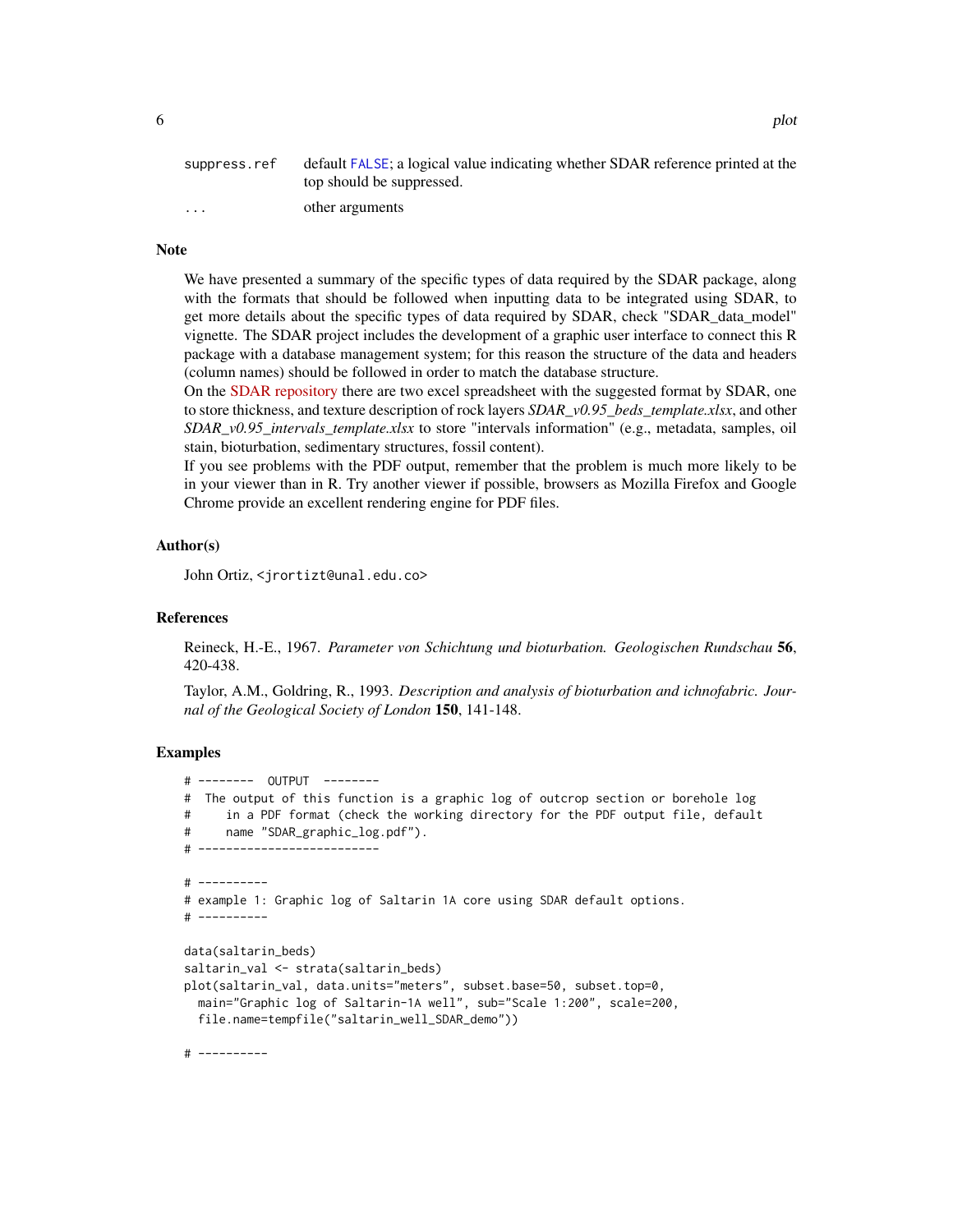#### <span id="page-6-0"></span>read.LAS 7

```
# example 2:
# ----------
data(saltarin_log)
data(saltarin_beds)
saltarin_val <- strata(saltarin_beds)
saltarin_GR <- saltarin_log[,c("DEPT","GRTH")]
names(saltarin_GR) <- c("Depth", "GR")
plot(saltarin_val, data.units="meters", scale=250, barscale=5,
 subset.base=500, subset.top=450,
 main="Graphic log of Saltarin-1A well", sub="Scale 1:250",
 GR.log=saltarin_GR, file.name=tempfile("log_demo_SDAR"))
# ----------
# example 3: Read beds information from "SDAR excel spreadsheet format"
# ----------
library(readxl)
fpath <- system.file("extdata",
  "SDAR_v0.95_beds_saltarin.xlsx", package = "SDAR")
beds_saltarin <- read_excel(fpath, trim_ws=FALSE)
beds_val <- strata(beds_saltarin, datum="top")
plot(beds_val, data.units="meters", scale=200,
 subset.base=300, subset.top=250,
 main="Graphic log of Saltarin-1A well", sub="Scale 1:200",
 file.name=tempfile("saltarin_well"))
```
<span id="page-6-1"></span>read.LAS *read.LAS files*

#### Description

[Log ASCII Standard](https://en.wikipedia.org/wiki/Log_ASCII_Standard) (LAS) is a standard file-format common in the oil-and-gas and water-well industries to store well log information. This function is designed to read Log ASCII Standard (LAS) files; the objective of this function is to omit the information in the header of the LAS file, and extract only the data (curve information *~A "ASCII Log Data"*) to keep it into R data structure [data.frame](#page-0-0). Also, it includes the option of write the data table (curve information) as CSV file. *WARNING: This method is very much in an alpha stage. Expect it to change.*

#### Usage

```
read.LAS(filePath, repl.null = FALSE, writecsv=FALSE)
```
#### Arguments

filePath the name of the .LAS file which the data are to be read. If filePath does not contain an *absolute* path, the file name is *relative* to the current working directory. filePath can also be a complete URL.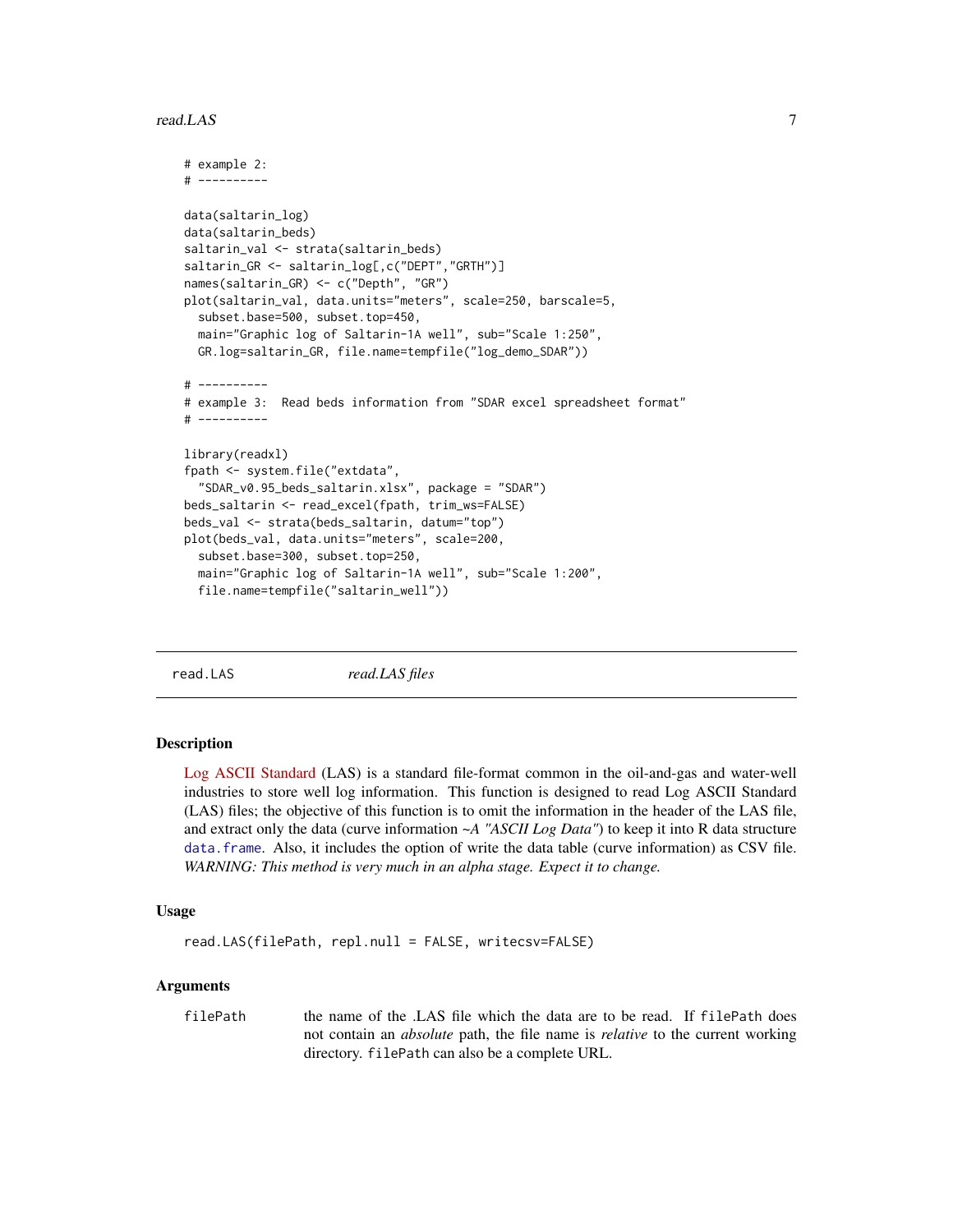<span id="page-7-0"></span>

| repl.null | logical, default FALSE. It refers to null values; commonly used null values in                                                                                        |
|-----------|-----------------------------------------------------------------------------------------------------------------------------------------------------------------------|
|           | LAS files are -9999, -999.25 and -9999.25. If this argument is set to TRUE, the                                                                                       |
|           | null values will be replaced by missing values (NA).                                                                                                                  |
| writecsy  | logical, default FALSE. If TRUE the data $\sim A$ (ASCII Log Data) will be saved in<br>a CSV format. Note that the file is written to your working directory; row and |
|           | column names are included. See default options of write, table function.                                                                                              |

#### **Note**

[read.LAS](#page-6-1) function included in SDAR packages is not very mature yet; it is an experimental version. We are working on making it compatible with versions 1.2, 2.0 and 3.0 of the LAS file specification published by the [Canadian Well Logging Society\(](https://www.cwls.org/products/#products-las)CWLS).

This is NOT a function to read LAS file formats used for Remote Sensing Data (also called LAS files); there is a package on CRAN called [rlas](https://CRAN.R-project.org/package=rlas) to read and write this format.

The source of the file "saltarinST\_1A\_well\_log.LAS" was provided by Alejandro Mora of HOCOL S.A.

#### Author(s)

John Ortiz

#### Examples

```
fpath <- system.file("extdata", "saltarinST_1A_well_log.LAS", package = "SDAR")
well_log <- read.LAS(fpath, repl.null=TRUE)
head(well_log)
```
saltarin\_beds *Lithological description of borehole SaltarinST-1A dataset (beds/layers)*

#### Description

This dataset gives a lithologic description for borehole Saltarin 1A, located in the Llanos Basin in eastern Colombia (4.612 N, 70.495 W). The stratigraphic well Saltarin 1A drilled 671 meters of the Miocene succession of the eastern Llanos basin, corresponding to the Carbonera (124.1 m; 407.1 ft), Leon (105.1 m; 344.8 ft), and Guayabo Formations (441.8 m; 1449.5 ft) (Bayona, et al. 2008). The Saltarin core was described at a scale of 1:50 for identification of grain-size trends, sedimentary structures, clast composition, thickness of lamination, bioturbation patterns, and macrofossil identification, all of which are used for identify individual lithofacies and for sedimentological and stratigraphic analyses.

#### Usage

data(saltarin\_beds)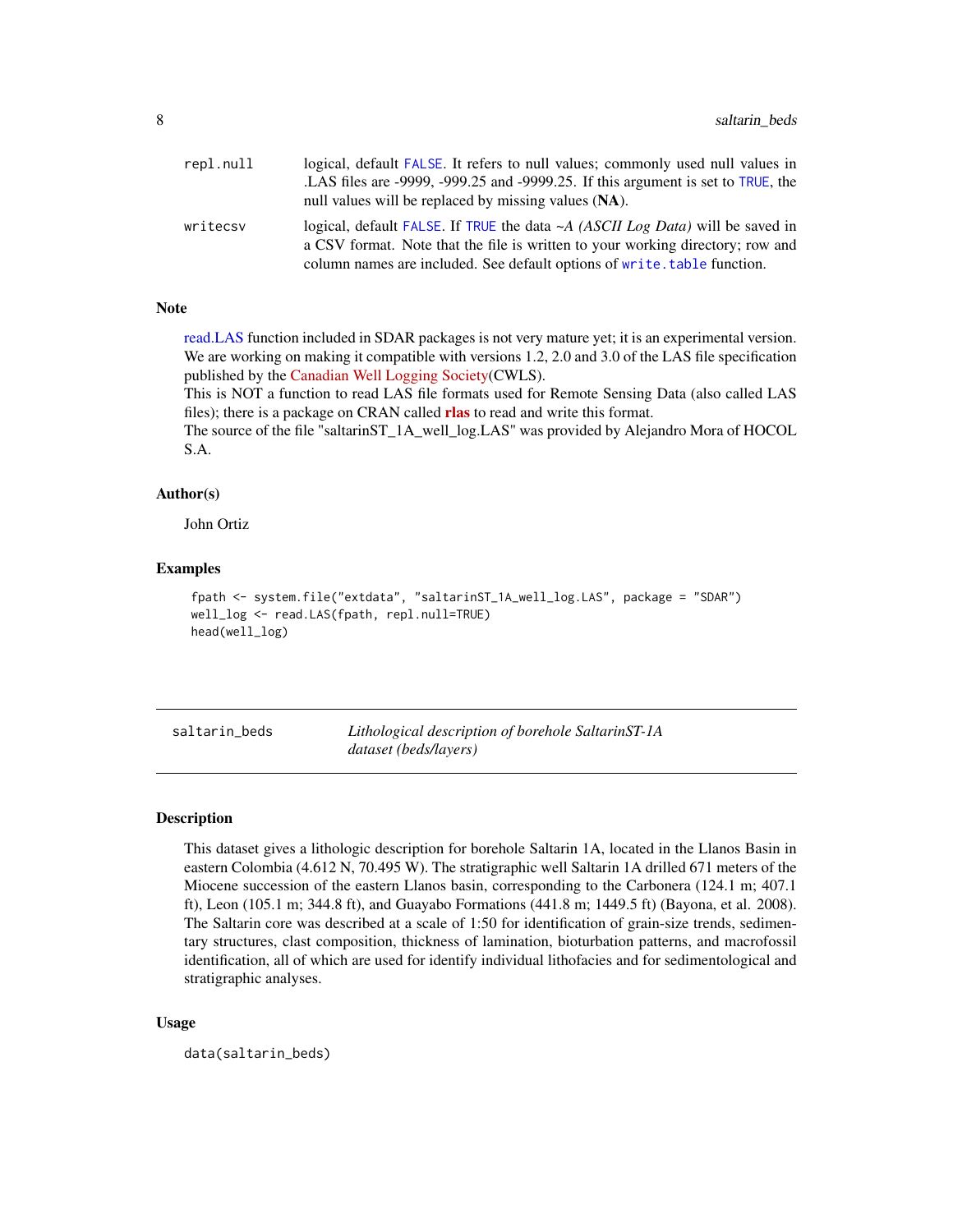#### <span id="page-8-0"></span>saltarin beds 9

#### Format

The *Saltarin* dataset provided by this package is a dataset comprising the lithological description of 686 rock layers described along of 671 meters of the Saltarin 1A borehole; it is a [data.frame](#page-0-0) object with 686 layers (rows), including thickness, composition and texture description of each layer, stored following the suggested format by SDAR (22 columns).

- bed number numeric; it is useful to give each bed/layer a number to facilitate later reference; numbering begins at the stratigraphically lowest bed (Tucker 2011)
- base numeric; stratigraphic position measured at the bottom of each layer, in meters.
- top numeric; stratigraphic position measured at the top of each layer, in meters.
- rock type string; rock type class following this clasification: *sedimentary, volcaniclastic, or covered*.
- prim\_litho string; description of the primary (i.e. major) lithology class, (e.g., *claystone, mudstone, siltstone, shale, sandstone, conglomerate, breccia, limestone, coal*).
- grain\_size string; description of the grain size dominant in layer. For siliciclastic rocks, it is based on the Wentworth (1922) classification system, for carbonate rocks it is based on Dunham (1962), and for classification of pyroclastic rocks it is based on Wentworth and Williams (1932). (e.g., *clay, silt; very fine sand, fine sand, medium sand, coarse sand, and very coarse sand*); see all the grain-size options in table 3 at SDAR data model vignettes.
- prim\_litho\_percent numeric; percent of primary lithology.
- sec\_litho string; using same categories described for *prim\_litho*.
- grain\_size\_sec\_litho string; description of the grain size for the secondary lithology in layer; using same categories described for *grain\_size*
- sec litho percent numeric; percent of secondary lithology.
- base\_contact string; description of the boundary at the base of the layer (geological contact): *sharp planar, gradational, faulted, covered*.
- grading string; description of the vertical variations in grain size; *normal* (beds that show gradation from coarser particles at the base to finer particles at the top), *inverse* (reverse or inverse grading, gradation from finer at the base to coarser at the top), (Boggs, 2011).
- grain\_size\_base string; grain size at the base of the layer using same categories described for *grain\_size*.
- grain\_size\_top string; grain size at the top of the layer using same categories described for *grain\_size*.
- sorting string; description of the degree of uniformity of grain size: *very well sorted, well sorted, moderately sorted, poorly sorted, very poorly sorted*.
- roundness string; measurement of roundness of sedimentary particles (Krumbein 1941): *very angular, angular, sub angular, sub rounded, rounded, well rounded*.
- matrix string; composition of material wherein larger grains, crystals or clasts are embedded: *muddy, sandy, ashy, micrite, not recognizable*.
- cement string; composition of the crystalline material precipitated around the edges of grains: *siliceous, ferruginous, calcite, dolomite, kaolinitic, sparite, not recognizable*.
- fabric string; grain fabric (packing). For sedimentary rocks: *clast supported, matrix supported*.
- munsell color string; color description based on the Munsell chart codes from the Geological Society of America Rock Color Chart (Committee 1991)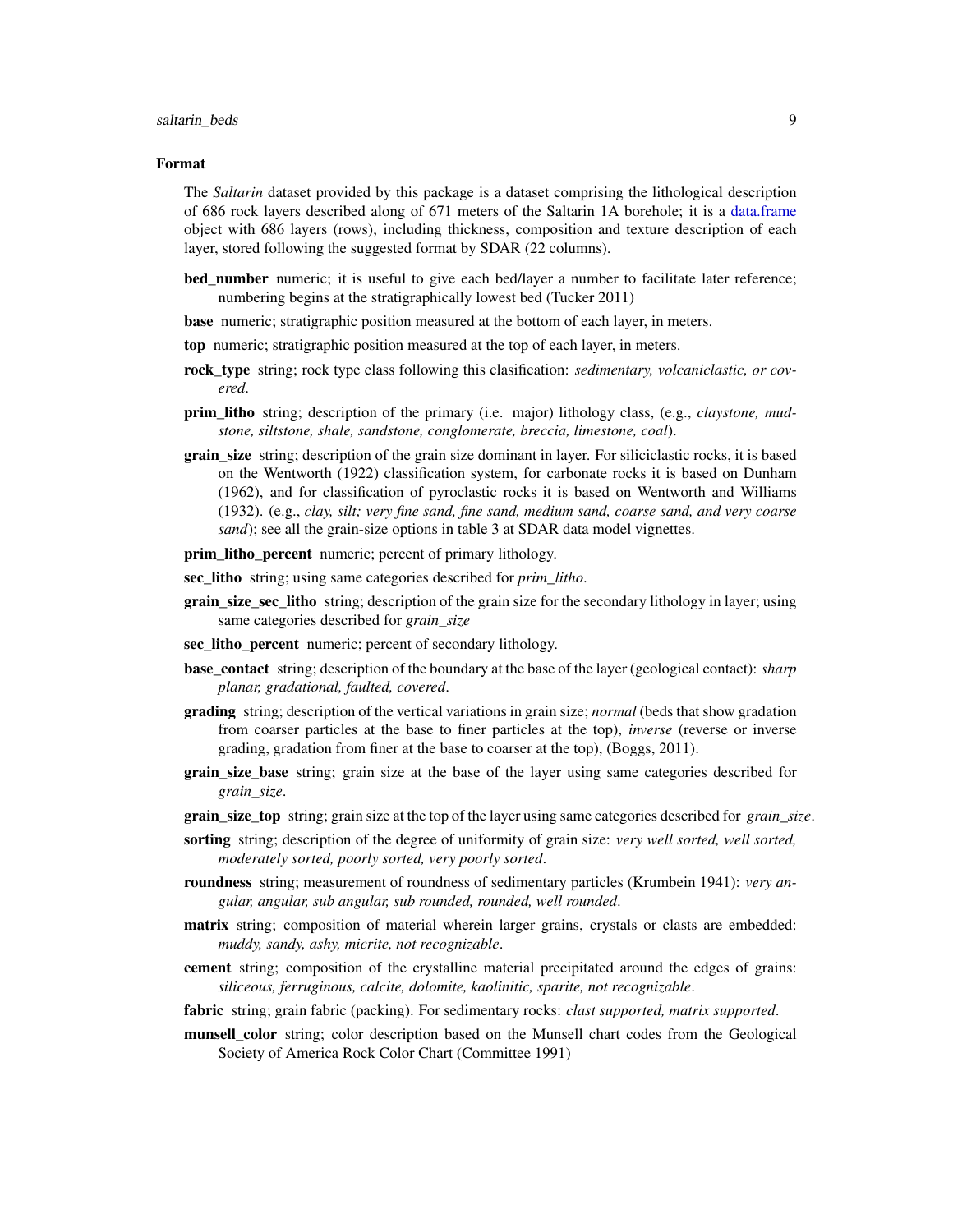Rcolor string; R colors can be specified either by name (e.g col = "red") or as a hexadecimal RGB triplet (such as  $col = "HFFCC00")$ .

notes string; additional description in a free text format ('Comments/Remarks').

#### Author(s)

Lithological description: Bayona, et al. 2008 Sedimentological and Stratigraphic Interpretation: Bayona, G. and Duarte, E.

#### Source

Access to the well core was provided by Alejandro Mora and Andres Fajardo of HOCOL S.A. (core description: 2007)

#### References

Bayona, G., Valencia, A., Mora, A., Rueda, M., Ortiz, J., Montenegro, O. 2008. *Estratigrafia y procedencia de las rocas del Mioceno en la parte distal de la cuenca antepais de los Llanos de Colombia.* Geologia Colombiana, 33, 23-46.

Bogs, S. 2011. *Principles of Sedimentology and Stratigraphy.* Prentice Hall, fifth edition.

Dunham, R. 1962. *American Association of Petroleum Geologists Memoir. Classification of carbonate rocks according to depositional texture.* In Ham, W.E. Classification of carbonate rocks, 1, 108-121

Krumbein, W. C. 1941. *The effects of abrasion on the size, shape and roundness of rock fragments.* The Journal of Geology 49(5), 482-520.

Munsell Geological Rock-Color Chart With Genuine Munsell Color Chips. Munsell Color, 2009.

Tucker, M. E. 2011. *Sedimentary Rocks in the Field: A Practical Guide*. Geological Field Guide. Wiley

Wentworth, C. K. 1922. *A scale of grade and class terms for clastic sediments*. Journal of Geology, 30, 377-392.

Wentworth, C. K. and Williams, H. 1932. *Classification and terminology of pyroclastic rocks*. National Research Council Bulletin, 89, 19-53.

#### Examples

data(saltarin\_beds) names(saltarin\_beds)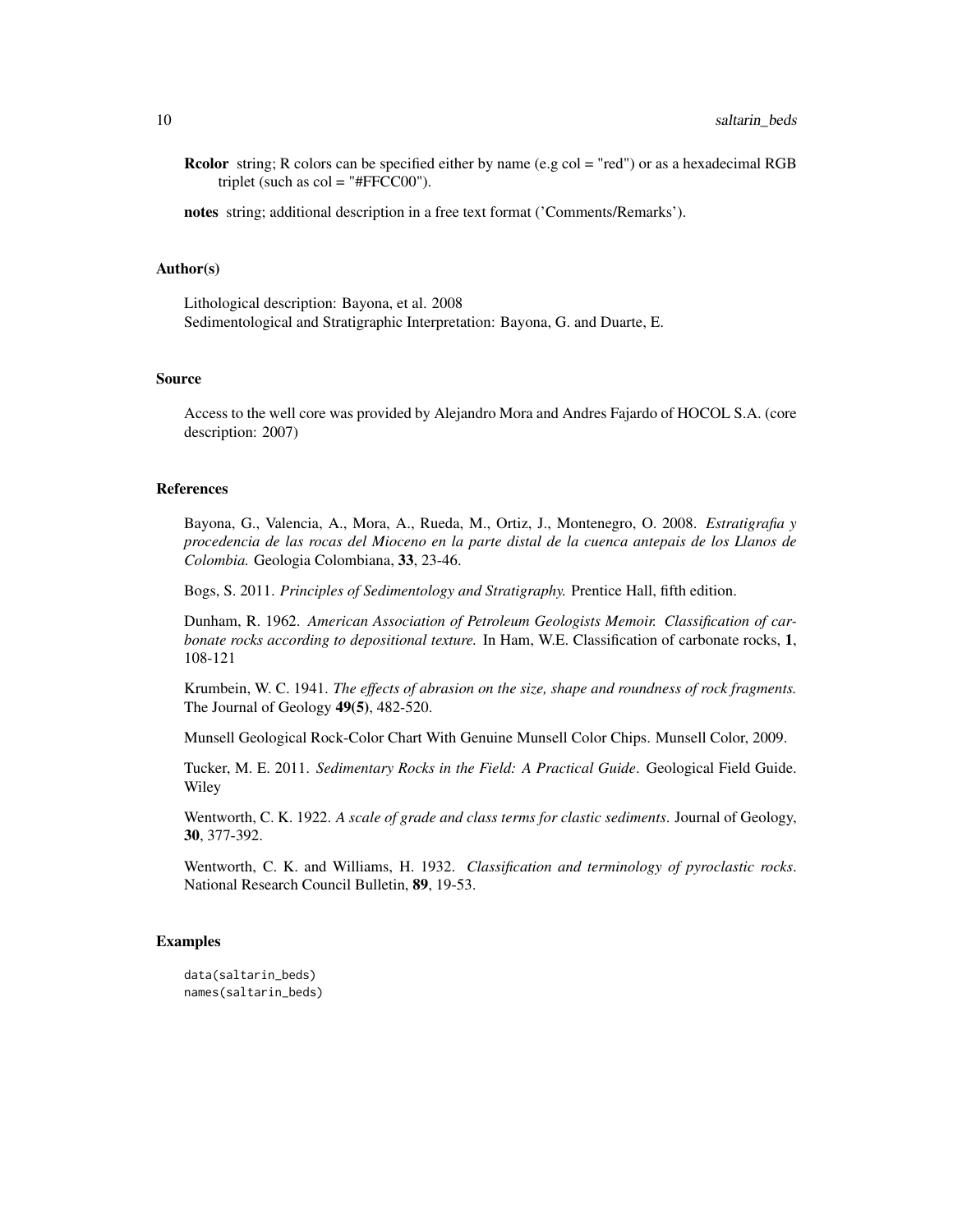<span id="page-10-0"></span>saltarin\_log *SaltarinST-1A*

*dataset (well-log)*

#### Description

Gamma ray log of Saltarin ST 1A.

#### Usage

data(saltarin\_log)

#### Format

The *saltarin\_log* dataset provided in this SDAR version comprising the gamma-ray values along of 671 meters of the Saltarin 1A borehole; it is a [data.frame](#page-0-0) object with 7 (columns).

DEPT numeric; stratigraphic position where the gamma ray was measured, in meters.

GRTH numeric; measured gamma ray intensity, API units.

#### Examples

data(saltarin\_log) names(saltarin\_log)

<span id="page-10-1"></span>SDAR *SDAR: A Toolkit for Stratigraphic Data Analysis in R*

#### Description

SDAR is an analytical package designed for both plotting and facilitating the analysis of stratigraphic and sedimentological data. Taking advantage of the flexible plotting tools available in R, SDAR uses stratigraphic and sedimentological data to produce detailed graphic logs for outcrop sections and borehole logs. These logs can include multiple features (e.g., bed thickness, lithology, samples, sedimentary structures, colors, fossil content, bioturbation index, electrical logs).

This package includes a dataset giving a lithologic description for borehole Saltarin 1A. The Saltarin core was described at a scale of 1:50 for identification of grain-size trends, sedimentary structures, clast composition, thickness of lamination, bioturbation patterns, and macrofossil identification (Bayona, et al. 2008).

#### Installation and updates

To install this package do:

install.packages("SDAR")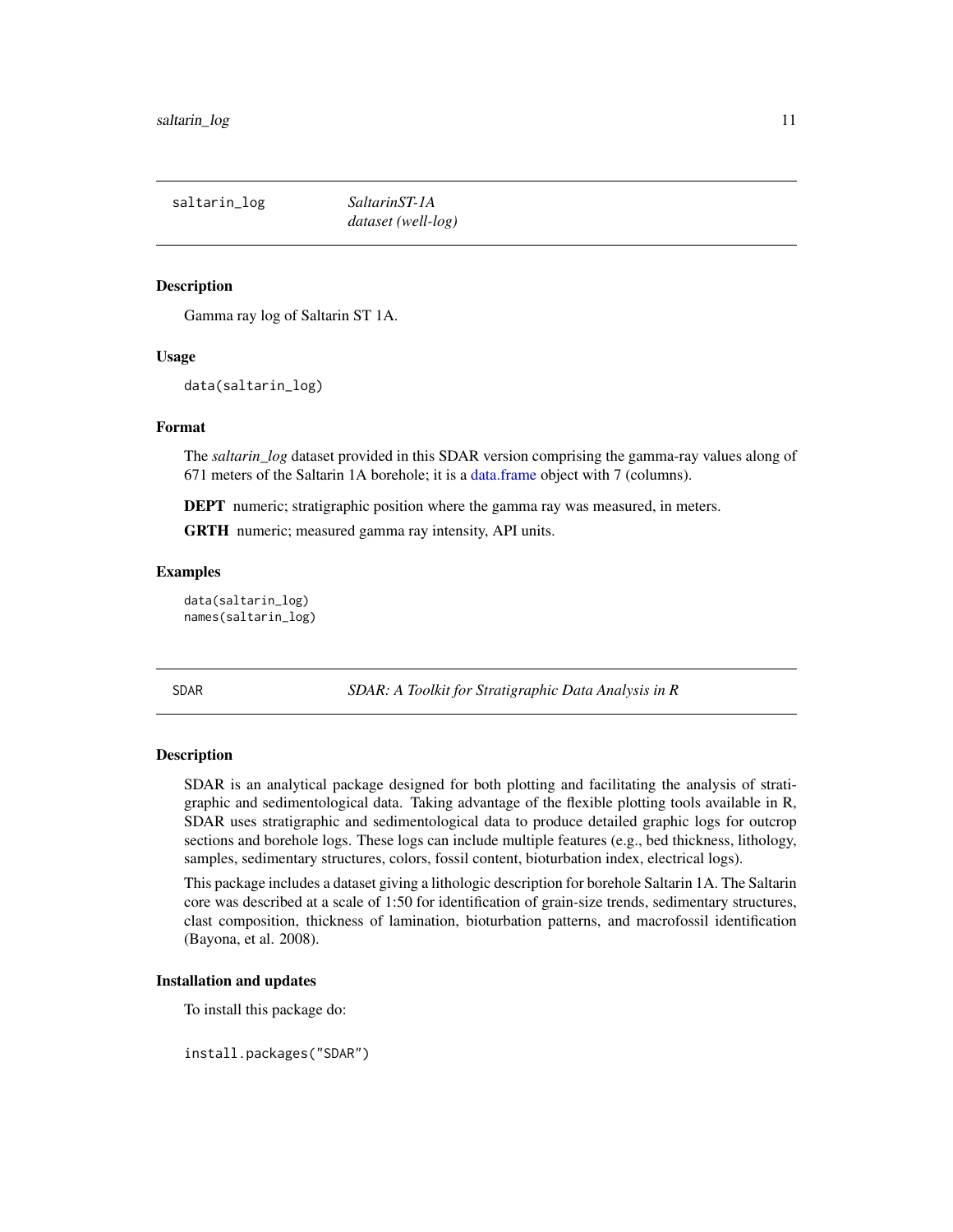#### <span id="page-11-0"></span>License

The releases of this package is licensed under GPL version 2 or newer.

#### Acknowledgments

I would like to thank geologists from STRI, Corporacion Geologica ARES, and Instituto Colombiano del Petroleo (ICP-ECOPETROL) for supporting the SDAR project and for giving me many exciting ideas and much geological knowledge. Moreover, I would like to express my gratitude to my supervisor, Prof. Dr. Edzer Pebesma (Institute for Geoinformatics), and to my co-supervisors, Prof. Dr. Sebastien Castelltort (Department of Earth Sciences, University of Geneva) and Prof. Dr. Jorge Mateu (Department of Mathematics, University Jaume I). They contributed to this project with their valuable ideas and helpful advice. Furthermore, I am much indebted to G. Bayona, M. Baquero, F. Moreno, C. D Apolito, A. Cardenas, and C. Montes for their valuable critical reviews. Finally, I also acknowledge the R Core Team and its large group of R contributors for their hard work.

Financial support of this research was provided by Colciencias (partly funding the master studies of the main author), Fundacion para la Promocion de la Investigacion y la Tecnologia del Banco de la Republica, (Colombia), and the Smithsonian Tropical Research Institute, the Anders Foundation, 1923 Fund, and Gregory D. and Jennifer Walston Johnson.

The Saltarin 1A well dataset for this analysis, was provided by Alejandro Mora of \*\*HOCOL S.A.\*\*

#### Author(s)

Author: John R. Ortiz [aut, cre], Carlos Jaramillo [aut] (author support and guidance), Carlos Moreno [ctb]. Maintainer: <John R. Ortiz <jrortizt@unal.edu.co>

#### References

Bayona, G., Valencia, A., Mora, A., Rueda, M., Ortiz, Johan., Montenegro, O. 2008. *Estratigrafia y procedencia de las rocas del Mioceno en la parte distal de la cuenca antepais de los Llanos de Colombia. Geologia Colombiana, 33, 23-46.*

strata-class *Class "strata"*

#### <span id="page-11-1"></span>Description

The SDAR package introduces a new S4 object class called [strata](#page-11-1) to define the representation of stratigraphy and sedimentological data. This S4 class gives a rigorous definition of a stratigraphy object; a valid object of this S4 class must meet all the requirements specified in the class definition (e.g., the names of the columns must be called: bed\_number, base, top, rock\_type, prim\_litho, and grain\_size. Also, the base and top must be numeric). This class automatically validates the inputted dataset and returns a stratigraphy class object.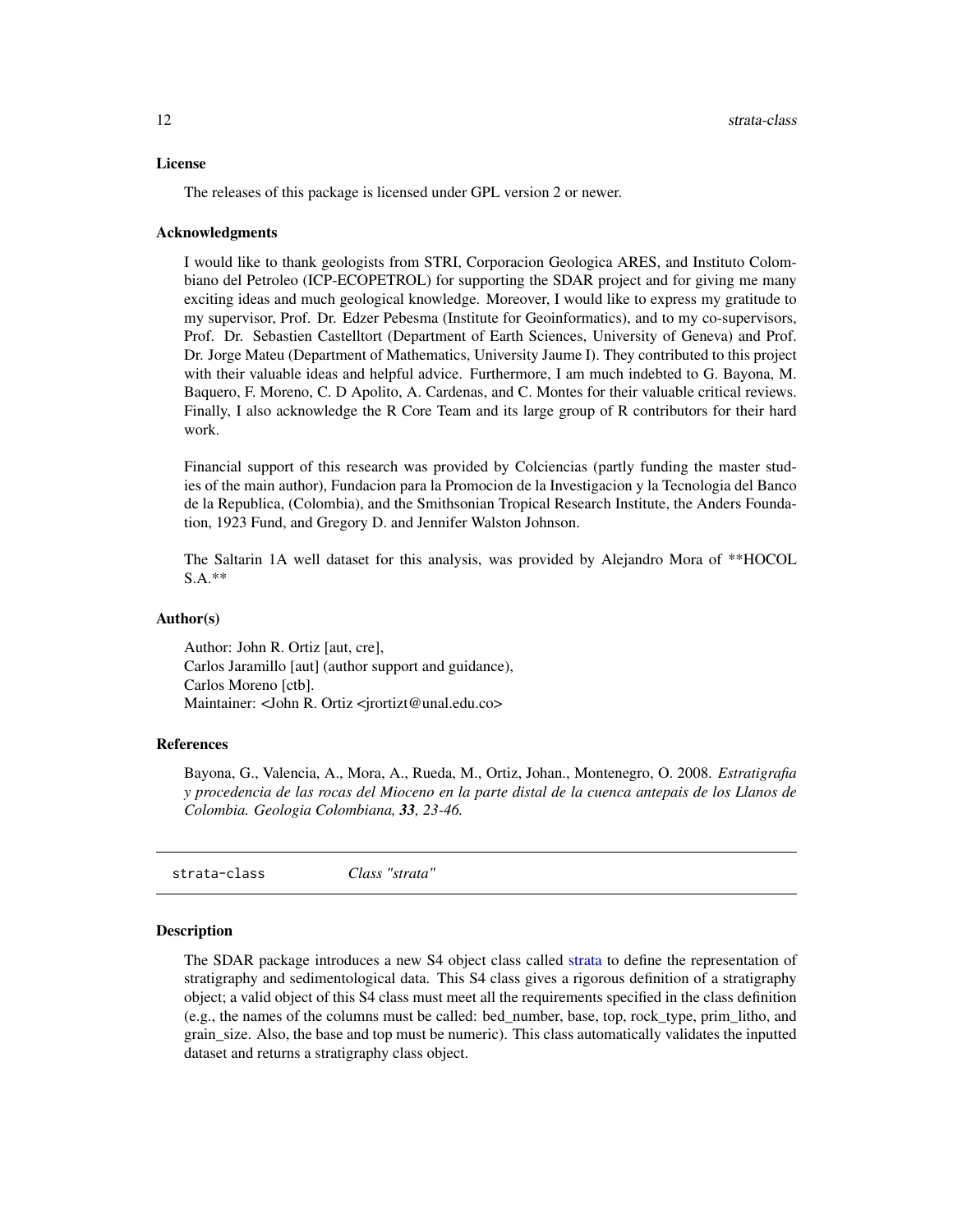#### <span id="page-12-0"></span>strata-class 13

#### Usage

strata(x, datum="top")

#### Arguments

| $\mathbf{x}$ | an object (e.g. data.frame) with stratigraphic and sedimentological information<br>to be validated; in the <i>Slots</i> section below, see the requirements of this class.                                                                        |
|--------------|---------------------------------------------------------------------------------------------------------------------------------------------------------------------------------------------------------------------------------------------------|
| datum        | string; either 'base' or 'top', case sensitive. 'base' is the case when thickness is<br>measured up from the bottom of, e.g., an outcrop section; 'top' is the case when<br>depths are measured down from the surface, e.g., boreholes and cores. |

#### Objects from the Class

Objects of this class represents basic stratigraphic and sedimentological information for the standardization and construction of a comprehensive graphic log (Johnson, 1992).

#### Slots

.Data: object of class [data.frame,](#page-0-0) which holds the minimum required data to draw a lithological profile in SDAR.

bed\_number: numeric; it is useful to give a unique index to each bed/layer to facilitate later reference; numbering should begin at the stratigraphically lowest bed.

base: numeric; stratigraphic position measured at the bottom of the layer.

top: numeric; stratigraphic position measured at the top of the layer. *Base and top* defines the thickness of each bed/layer, overlapping between layers is not allowed.

rock\_type: string; must include only one of these values: sedimentary, volcaniclastic or covered.

prim\_litho: string; description of the primary (i.e., predominant) lithology; must include only one of the values listed in table 2 (see *Primary lithology* in vignettes). (e.g., *claystone, siltstone, mudstone, shale, sandstone, conglomerate*), more lithology patterns will be provided at next SDAR version.

grain\_size: string; description of the grain size dominant in the layer; must include only one of the values listed in table 3 (see *Grain size* in vignettes). (e.g., *clay, silt; very fine sand, fine sand, medium sand, coarse sand, and very coarse sand*). For siliciclastic rocks it is based on the Wentworth (1922) classification system, for carbonate rocks it is based on Dunham (1962), and for classification of pyroclastic rocks it is based on Wentworth and Williams (1932), and it is represented by the width of the lithological profile (*x-axis*) (Miall 1999, Fig. 2.25). In graphic logs generated by [SDAR,](#page-10-1) grain size is indicated by the graphic scale at the header of the lithological profile.

#### Extends

Class ["data.frame"](#page-0-0), directly. Class ["list"](#page-0-0), by class "data.frame", distance 2.

#### Methods

```
plot signature(object = "strata")
summary signature(object = "strata")
```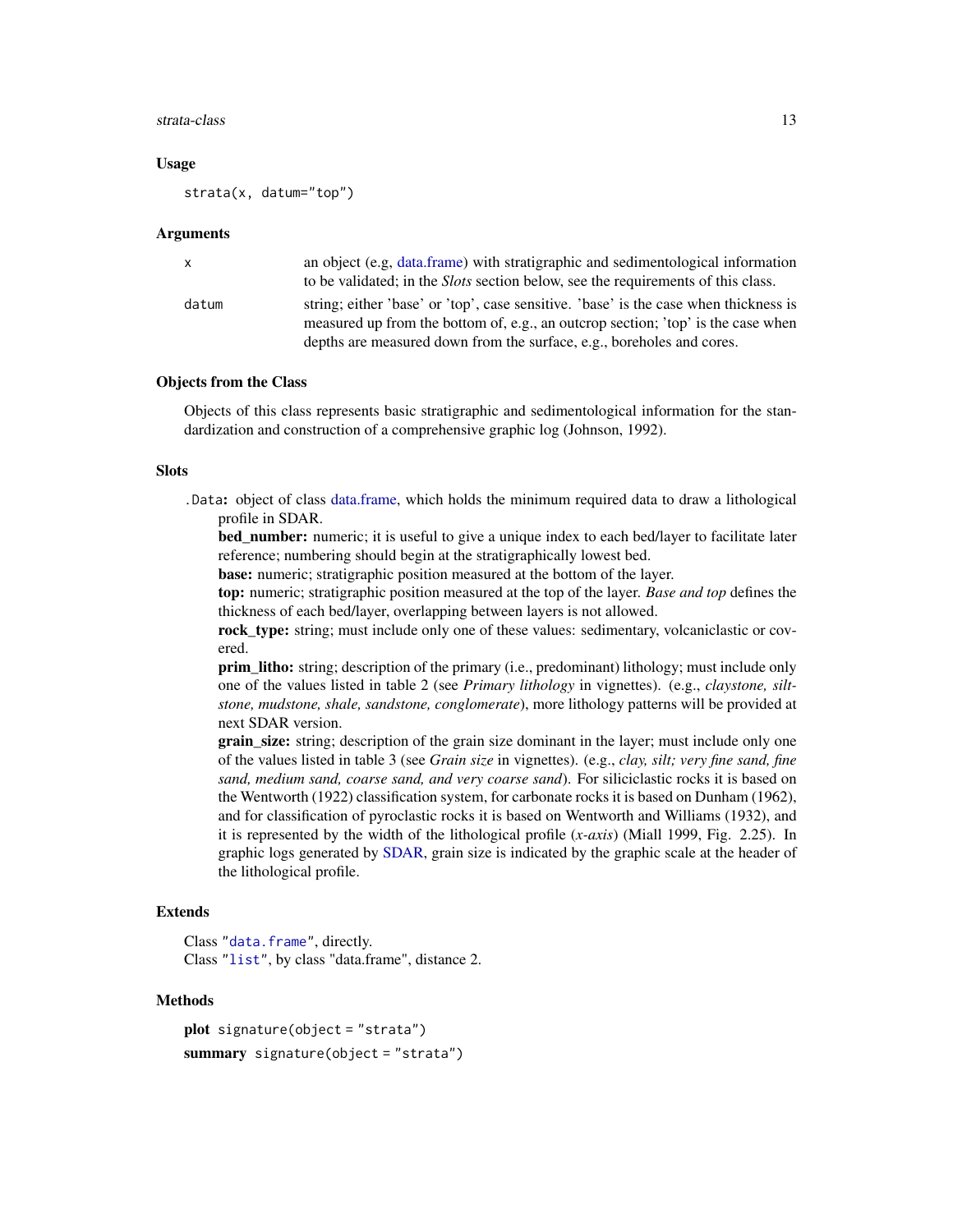#### <span id="page-13-0"></span>Author(s)

John Ortiz

#### References

Dunham, R. 1962. *American Association of Petroleum Geologists Memoir. Classification of carbonate rocks according to depositional texture.* In Ham, W.E. Classification of carbonate rocks, 1, 108-121

Miall, A.D., 1999. *Principles of Sedimentary Basin Analysis*, third edition, Springer, New York, 616 pp.

Johnson, M.R. 1992. *A proposed format for general-purpose comprehensive graphic logs*. Sedimentary Geology, **Volume 81, Issues 3-4**, Pages 289-298, ISSN 0037-0738.

<https://www.sciencedirect.com/science/article/pii/0037073892900764>

Wentworth, C.K. 1922. *A scale of grade and class terms for clastic sediments*. Journal of Geology, 30, 377-392.

Wentworth, C.K. and Williams, H. 1932. *Classification and terminology of pyroclastic rocks.* National Research Council Bulletin, 89, 19-53.

#### Examples

```
data(saltarin_beds)
saltarin_val <- strata(saltarin_beds, datum="top")
class(saltarin_val)
```
<span id="page-13-1"></span>summary *summarize [strata](#page-11-1) class objects*

#### Description

The summary method displays standard information about a [strata](#page-11-1) class object. It displays a synopsis of the content in the strata object, including total number of layers, thickness of the study section, and number of layers by lithology type. Once the stratigraphy data are loaded into R, and validated as a [strata](#page-11-1) valid object, the users are able to explore stratigraphic information quantitatively (e.g., summarizing it by lithology type or grain size).

#### Usage

```
## S3 method for class 'strata'
summary(object, grain.size = FALSE, ...)
```
#### Arguments

| object     | an object of strata class for which a summary is desired. See strata class for<br>details about the requirements of this object. |
|------------|----------------------------------------------------------------------------------------------------------------------------------|
| grain.size | default FALSE; a logical value indicating whether the data should be summarized<br>by grain size.                                |
| $\cdots$   | additional arguments affecting the summary produced.                                                                             |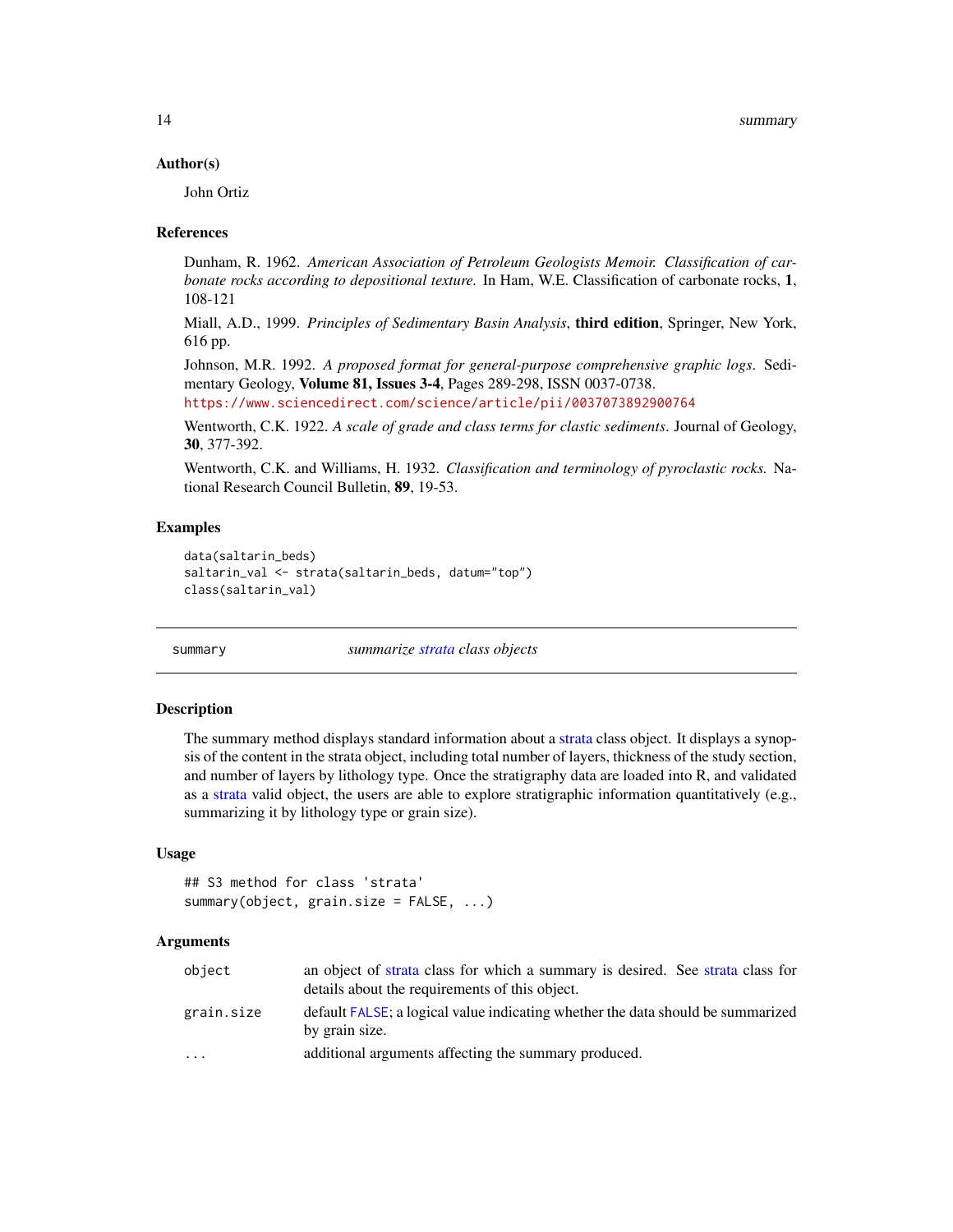#### <span id="page-14-0"></span>summary the contract of the contract of the contract of the contract of the contract of the contract of the contract of the contract of the contract of the contract of the contract of the contract of the contract of the co

#### Value

When [summary](#page-13-1) function is executed over a [strata](#page-11-1) object using the default options, the returned values are summarized by lithology; they include (i) total number of layers, (ii) total thickness of the section or borehole, (iii) thickness of covered intervals, (iv) thickness of each lithology expressed in percentage, and (v) total number of layers by lithology type. When the *grain.size* argument is setting to [TRUE](#page-0-0), summary details by grain size are included in the results.

#### Author(s)

John Ortiz

#### Examples

```
data(saltarin_beds)
saltarin_val <- strata(saltarin_beds, datum="top")
summary(saltarin_val)
summary(saltarin_val, grain.size=TRUE)
```